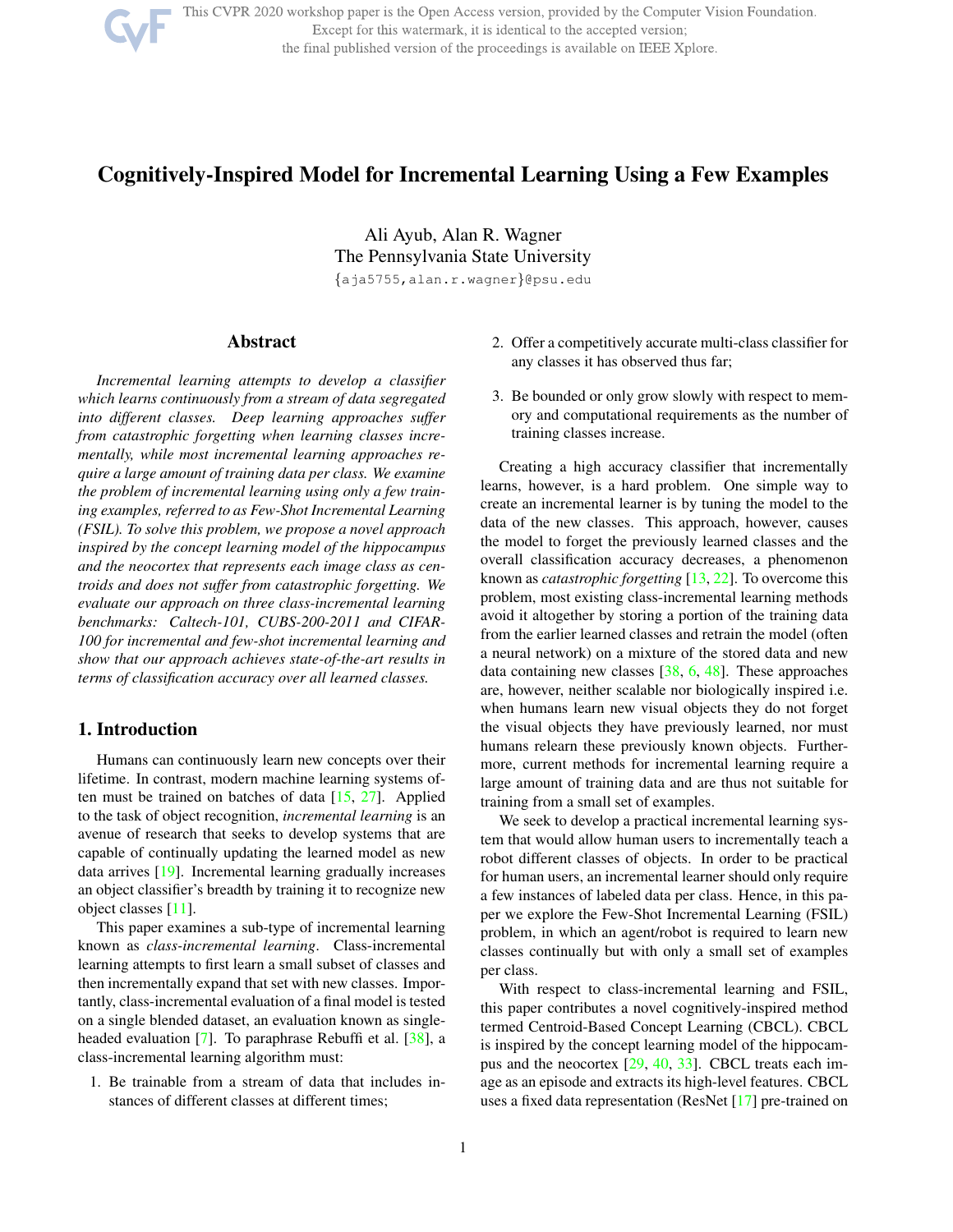ImageNet [43]) for feature extraction. After feature extraction, CBCL generates a set of concepts in the form of centroids for each class using a cognitively-inspired clustering approach (denoted as *Agg-Var* clustering) proposed in [3]. After generating the centroids, to predict the label of a test image, the distance of the feature vector of the test image to the  $n$  closest centroids is used. Since CBCL stores the centroids for each class independently of the other classes, the decrease in overall classification accuracy is not catastrophic when new classes are learned. CBCL is tested on three incremental learning benchmarks (Caltech-101 [12], CUBS-200-2011 [47], CIFAR-100  $[23]$  and it outperforms the state-of-the-art methods by a sizable margin. Evaluations for FSIL show that CBCL outperforms some classincremental learning methods, even when CBCL uses only 5 or 10 training examples per class and other methods use the complete training set per class (500 images per class for CIFAR-100). For FSIL, CBCL even beats a few-shot learning baseline that learns from the training data of all classes (batch learning) on the three benchmark datasets. The main contributions of this paper are:

- 1. A cognitively-inspired class-incremental learning approach is proposed that outperforms the state-of-theart methods on the three benchmark datasets listed above.
- 2. A novel centroid reduction method is proposed that bounds the memory footprint without a significant loss in classification accuracy.
- 3. A challenging incremental learning problem is examined (FSIL) and experimental evaluations show that our approach results in state-of-the-art accuracy when applied to this problem.

## 2. Related Work

The related work is divided into two categories: traditional approaches that use a fixed data representation and class-incremental approaches that use deep learning.

### 2.1. Traditional Methods

Early incremental learning approaches used SVMs [10]. For example, Ruping [42] creates an incremental learner by storing support vectors from previously learned classes and using a mix of old and new support vectors to classify new data. Most of the earliest approaches did not fulfill the criteria for class-incremental learning and many required old class data to be available when learning new classes: [24, 35, 36, 34].

Another set of early approaches use a fixed data representation with a *Nearest Class Mean* (NCM) classifier for incremental learning [31, 32, 41]. NCM classifier computes a single centroid for each class as the mean of all the feature vectors of the images in the training set for each class. To predict the label for a test image, NCM assigns it the class label of the closest centroid. NCM avoids catastrophic forgetting by using centroids. Each class centroid is computed using only the training data of that class, hence even if the classes are learned in an incremental fashion the centroids for previous classes are not affected when new classes are learned. These early approaches, however, use SIFT features [28], hence their classification accuracy is not comparable to the current deep learning approaches, as shown in [38].

## 2.2. Deep Learning Methods

Deep learning methods have produced excellent results on many vision tasks because of their ability to jointly learn task-specific features and classifiers [5, 15, 27, 45]. However, deep learning approaches suffer from catastrophic forgetting on incremental learning tasks. Essentially, classification accuracy rapidly decreases when learning new classes [2, 13, 16, 22, 25, 30]. Various approaches have been proposed recently to deal with catastrophic forgetting for task-incremental and class-incremental learning [1, 38].

For task-incremental learning, a model is trained incrementally on different datasets and during evaluation it is tested on the different datasets separately [7]. Taskincremental learning utilizes multi-headed evaluation which is characterized by predicting the class when the task is known, which has been shown to be a much easier problem in [7] than the class-incremental learning considered in this paper.

#### 2.2.1 Class-Incremental Learning Methods

Most of the recent class-incremental learning methods rely on storing a fraction of old class data when learning a new class [38, 19, 6, 48, 7]. iCaRL [38] combines knowledge distillation [18] and NCM for class-incremental learning. Knowledge distillation uses a distillation loss term that forces the labels of the training data of previously learned classes to remain the same when learning new classes. iCaRL uses the old class data while learning a representation for new classes and uses the NCM classifier for classification of the old and new classes. EEIL [6] improves iCaRL with an end-to-end learning approach. Hou et al. [19] uses cosine normalization, less-forget constraint and inter-class separation for reducing the data imbalance between old and new classes. The main issue with these approaches is the need to store old class data which is not practical when the memory budget is limited. To the best of our knowledge, there are only two approaches that do not use old class data and use a fixed memory budget: LWF-MC [38] and LWM [11]. LWF-MC is simply the implementation of LWF [26] for class-incremental learning. LWM uses at-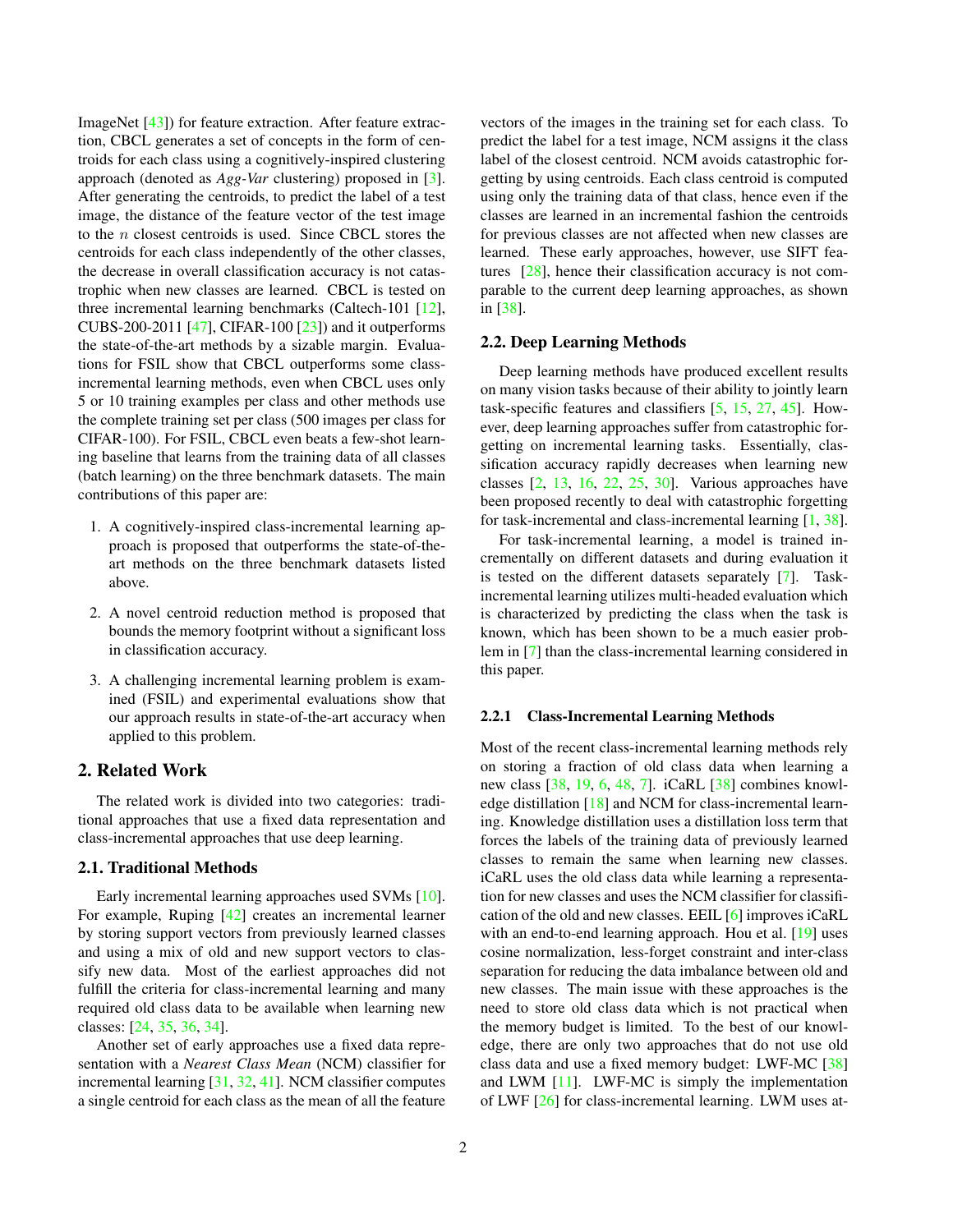tention distillation loss and a teacher model trained on old class data for better performance than LWF-MC. Although both of these approaches meet the conditions for classincremental learning proposed in [38], their performance is inferior to approaches that store old class data [38, 6, 48].

An alternative set of approaches increase the number of layers in the network for learning new classes [44, 46]. Another novel approach is presented in [49] which grows a tree structure to incorporate new classes incrementally. These approaches also have the drawback of rapid increase in memory usage as new classes are added.

Some researchers have also focused on using a deep network pre-trained on ImageNet as a fixed feature extractor for incremental learning. Belouadah et al. [4] uses a pretrained network for feature extraction and then trains shallow networks for classification while incrementally learning classes. They also store a portion of old class data. The main issue with their approach is that they test their approach on the ImageNet dataset using the feature extractor that has already been trained on ImageNet which skews their results. FearNet [21] uses a ResNet-50 pre-trained on ImageNet for feature extraction and uses a brain-inspired dual memory system which requires storage of the feature vectors and co-variance matrices for the old class images. The feature vectors and co-variance matrices are further used for generating augmented data during learning. Our approach does not store any base class data or use any data augmentation, although it uses a ResNet pre-trained on ImageNet for feature extraction but we do not test our approach on ImageNet.

## 3. Methodology

Following the notation from [38], CBCL learns from a class-incremental data stream of sample sets  $X^1, X^2, ..., X^N$  in which all samples from the set  $X^y =$  ${x_1^y, ..., x_{N_y}^y}$  are from the class  $y \in N$  with  $N_y$  samples.

The subsections below, first explain our method for class-incremental learning. Next, we explore how the memory footprint can be managed by restricting the total number of centroids. Finally, we demonstrate the use of our approach to incrementally learn using only a few examples per class.

#### 3.1. *Agg-Var* Clustering

The complete architecture of our approach is depicted in Figure 1. Once the data for a new class becomes available, the first step in CBCL is the generation of feature vectors from the images of the new class using a fixed feature extractor. The proposed architecture can work with any type of image feature extractor or even for non-image datasets with appropriate feature extractors. In this paper, for the task of object-centric image classification, we use CNNs

(ResNet [17]) pre-trained on ImageNet [43] as feature extractors.

In the learning phase, for each new image class  $1 \le y \le$ N, *Agg-Var* clustering [3] is applied on the feature vectors of all the training images in the class  $\{x_1^y, x_2^y, ..., x_{N_y}^y\}$ . In the hippocampal concept learning model  $[29, 40, 33]$ , after the feature extraction step, the hippocampus calculates a term called the *memory-based prediction error*. This value represents the difference from the incoming episode to all of the previously experienced concepts. This step is replicated in *Agg-Var* clustering by finding the Euclidean distance between the incoming image to each centroid for a class. Initially there are no centroids for a new class  $y$ . Hence, this step begins by creating a centroid from the first image of class y. Next, for each image in training set of the class, feature vector  $x_i^y$  (for the *i*th image) is generated and compared using the Euclidean distance to all the centroids for the class y. If the distance of  $x_i^y$  to the closest centroid is below a pre-defined distance threshold D, the closest centroid is updated by calculating a weighted mean of the centroid and the feature vector  $x_i^y$ .

$$
C_{new} = \frac{w_C \times C_{Old} + x_i^y}{w_C + 1} \tag{1}
$$

where,  $C_{new}$  is the updated centroid,  $C_{old}$  is the centroid before the update,  $w_C$  is the number of data points (images) already represented by the centroid. This step of *Agg-Var* clustering is meant to capture *memory integration* in the concept learning process of the hippocampus. Memory integration occurs when the *memory-based prediction error* of an episode to a previous concept is small. If, on the other hand, the *memory-based prediction error* of an episode to a previous concept is large, according to the concept learning process of the hippocampus, *pattern separation* occurs resulting in the creation of a new distinct concept based on the incoming episode. *Agg-Var* clustering captures this aspect of the process as: if the distance between the ith image and the closest centroid is higher than the distance threshold  $D$ , a new centroid is created for class  $y$  and equated to the feature vector  $x_i^y$  of the *i*th image. The result of this process is a collection containing a set of centroids for the class  $y, C^y = \{c_1^y, ..., c_{N_y^y}^y\}$ , where  $N_y^*$  is the number of centroids for class y. This process is applied to the sample set  $X<sup>y</sup>$  of each class incrementally once they become available to get a collection of centroids  $C = C^1, C^2, ..., C^N$  for all  $N$  classes in a dataset. It should be noted that using the same distance threshold for different classes can yield different number of centroids per class depending on the similarity among the images (intra-class variance) in each class. Hence, we only need to tune a single parameter  $(D)$  to get the optimal number of centroids that yield best validation accuracy in each class. Note that our approach calculates the centroids for each class separately. Thus, the perfor-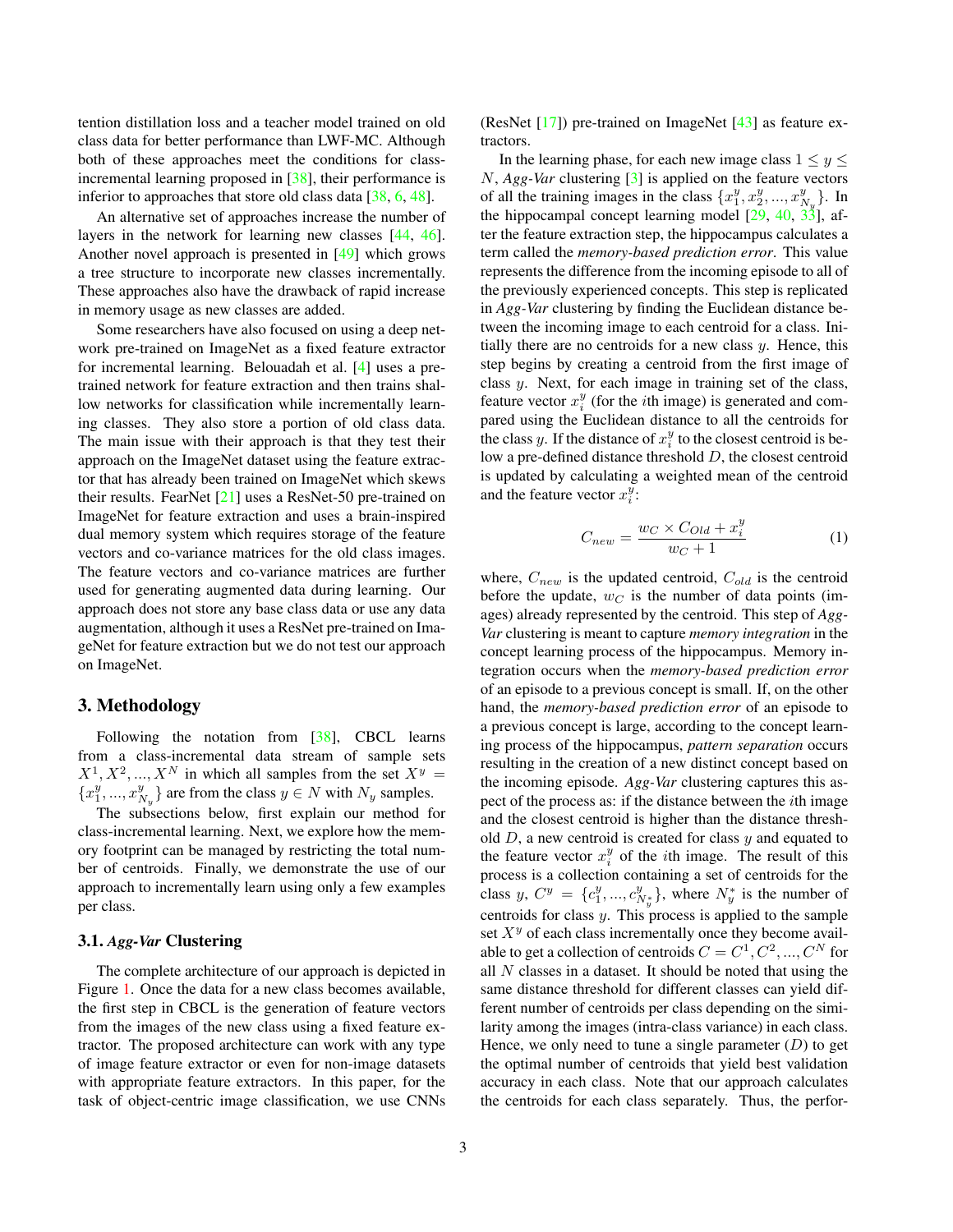

Figure 1: For each new image class in a dataset, the feature extractor generates the CNN features of all the training images in the image class and generates a set of centroids using *Agg-Var* clustering algorithm, concatenates them with the centroids of previously learned classes and uses the complete set of centroids for classifying unlabeled test images

mance of our approach is not strongly impacted when the classes are presented incrementally.

#### 3.2. Weighted-Voting Scheme for Classification

To predict the label  $y^*$  of a test image we use the feature extractor to generate a feature vector  $x$ . Next, Euclidean distance is calculated between  $x$  and the centroids of all the classes observed so far. Based on the calculated distances, we select  $n$  closest centroids to the unlabeled image. The contribution of each of the  $n$  closest centroids to the determination of the test image's class is a conditional summation:

$$
Pred(y) = \sum_{j=1}^{n} \frac{1}{dist(x, c_j)} [y_j = y]
$$
 (2)

where  $Pred(y)$  is the prediction weight of class y,  $y_j$  is category label of jth closest centroid  $c_j$  and  $dist(x, c_j)$  is the euclidean distance between  $c_j$  and the feature vector x of the test image. The prediction weights for all the image classes observed so far are first initialized to zero. Then, for the  $n$  closest centroids the prediction weights are updated, using equation  $(2)$ , for the classes that each of the *n* centroids belong to. The prediction weight for each class is further multiplied by the inverse of the total number of images in the training set of the class to manage class imbalance. Since classes with more training data most likely have more centroids than other classes, prediction weight can become biased towards such classes. The proposed weighting scheme avoid bias towards such classes during prediction:

$$
Pred(y)' = \frac{1}{N_y} Pred(y)
$$
 (3)

where  $Pred(y)'$  is the prediction weight of class y after multiplication with the inverse of total number of training images of the class  $N_y$  with the previous prediction weight  $Pred(y)$  of the class. The test image is assigned the class label with the highest prediction weight  $Pred(y)$ .

#### 3.3. Centroid Reduction

The memory footprint is an important consideration for an incremental learning algorithm [38]. Real system implementations have limited memory available. We therefore propose a novel method that restricts the number of centroids while attempting to maintain classification accuracy.

If we assume that a system can store a maximum of  $K$ centroids and that currently the system has stored  $K_t$  centroids for  $t$  classes. For the next batch of classes the system needs to store  $K_{new}$  more centroids but the total number of centroids  $K_t + K_{new} > K$ . Hence, the system needs to reduce the total stored centroids to  $K_r = K_t + K_{new} - K$ centroids. Rather than reducing the number of centroids for each class equally, CBCL reduces the centroids for each class based upon the previous number of centroids in the class. The reduction in the number of centroids  $N_y^*$  for each class  $y$  is calculated as (whole number):

$$
N_{y}^{*}(new) = N_{y}^{*}(1 - \frac{K_{r}}{K_{t}})
$$
\n(4)

where  $N_y^*(new)$  is the number of centroids for class y after reduction. Rather than simply removing the extra centroids from each class, we cluster the closest centroids in each class to get new centroids, keeping as much information as possible about the previous classes. This process is accomplished by applying k-means clustering [20] on the centroid set  $C<sup>y</sup>$  of each class y to cluster them into a total of  $N_y^*(new)$  centroids. Results on benchmark datasets show the effectiveness of our centriod reduction approach (Section 4).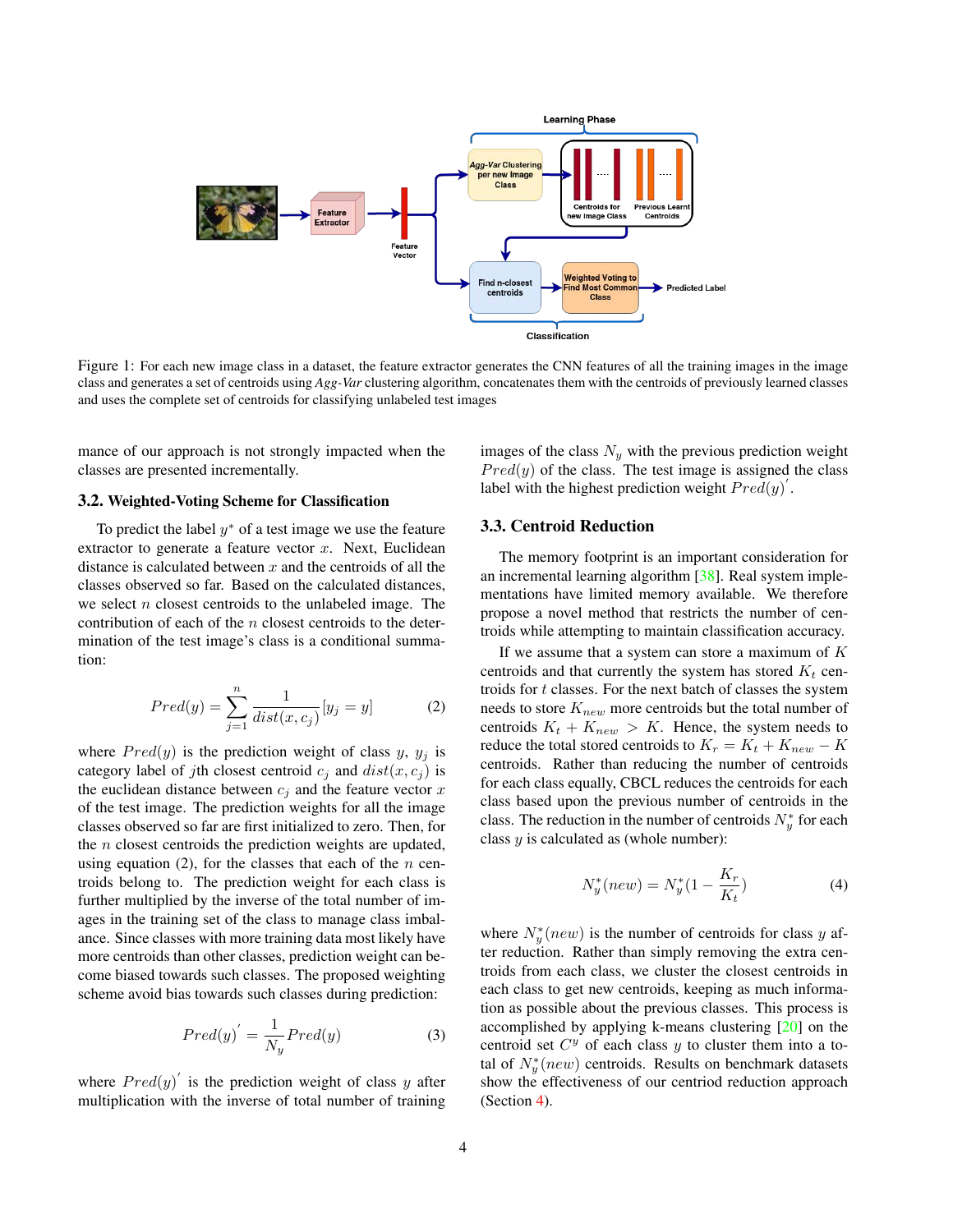| <b>Dataset</b>    | CIFAR-       | <b>CUBS-</b>   | Caltech-       |
|-------------------|--------------|----------------|----------------|
|                   | 100          | 200-2011       | 101            |
| # classes         | 100          | 100            | 100            |
| # training images | 500          | $80\%$ of data | $80\%$ of data |
| # testing images  | 100          | $20\%$ of data | $20\%$ of data |
| # classes/batch   | 2, 5, 10, 20 | 10             | 10             |

Table 1: Statistical details of the datasets in our experiments, same as in [11] for a fair comparison. Number of training and test images reported are for each class in the dataset.

## 3.4. Few-Shot Incremental Learning (FSIL)

For a traditional few-shot learning problem, an algorithm is evaluated on n-shots, k-way tasks. Hence, a model is given a total of  $n$  examples per class for  $k$  classes for training. After the training phase, the model is evaluated on a small number of test samples (usually 15 test samples for 1 shot, 5-shot and 10-shot learning) for each of the  $k$  classes. Some few-shot learning approaches have been proposed in which the model is tested on the new  $k$  classes and the base classes [14, 37, 39]. However, these approaches are not suitable for learning classes incrementally for a large number of increments using only a few samples per class. The fewshot incremental learning setting proposed here deals with this problem.

For an n-shot incremental learning setting, we propose to train a model on  $n$  examples per class for  $k$  classes in an increment. The training data for the  $l$  previously learned classes is not available to the model during the current increment. After training, the model is tested on the complete test set for all the classes learned so far  $(k+l)$ . Although this problem becomes more difficult with each increment, we show that our approach performs well even for 5-shot and 10-shot incremental learning cases (Section 4) because even a limited number of instances per class generate centroids covering most of the class's concept. FSIL is potentially important for applications where labeled data is difficult to obtain, perhaps such as a human incrementally teaching a robot. In such cases, the human is unlikely to be willing to provide more than few examples of a class.

## 4. Experiments

We evaluate CBCL on three standard class-incremental learning datasets: Caltech-101 [12], CUBS-200-2011 [47] and CIFAR-100 [23]. First, we present the datasets and the implementation details. CBCL is then compared to stateof-the-art methods for class-incremental learning and evaluated on 5-shot and 10-shot incremental learning. Finally, we perform an ablation study to analyze the contribution of each component of our approach.

#### 4.1. Datasets

CBCL was evaluated on the three datasets used in [11]. LWM [11] was also tested on iLSVRC-small(ImageNet) dataset but since our feature extractor is pre-trained on ImageNet, comparing on this dataset would not be a fair comparison. Caltech-101 contains 8,677 images of 101 object categories with 40 to 800 images per category. CUBS-200- 2011 contains 11,788 images of 200 categories of birds. CIFAR-100 consists of 60,000  $32 \times 32$  images belonging to 100 object classes. There are 500 training images and 100 test images for each class. The number of classes, train/test split size and number of classes per batch used for training are described in Table 1. The classes that compose a batch were randomly selected. For the 5-shot and 10-shot incremental learning experiments, only the training images per class were changed to 5 and 10, respectively in Table 1 keeping the other statistics the same.

Similar to  $[11, 38]$ , top-1 accuracy was used for evaluation. We also report the *average incremental accuracy*, which is the average of the classification accuracies achieved in all the increments [38].

Because CBCL's learning time is much shorter than the time required to train a neural network, we are able to run all our experiments 10 times randomizing the order of the classes. We report the average classification accuracy and standard deviation over these ten runs.

#### 4.2. Implementation Details

The Keras deep learning framework [9] was used to implement all of the neural network models. For Caltech-101 and CUBS-200-2011 datasets, the ResNet-18 [17] model pre-trained on the ImageNet [43] dataset was used and for CIFAR-100 the ResNet-34 [17] model pre-trained on ImageNet was used for feature extraction. These model architectures are consistent with [11] for a fair comparison. For the experiment with the CIFAR-100 dataset the model was allowed to store up to  $K = 7500$  centroids requiring 3.87 MB versus 84 MB for an extra ResNet-34 teacher model as in [11]. Furthermore, compared to methods that store only 2000 images for previous classes [38, 6, 4], 7500 centroids for our approach require less memory (3.87 MB) than 2000 complete images (17.6 MB). For Caltech-101  $K = 1100$  centroids were stored (0.5676 MB versus 45 MB for a ResNet-18 teacher model as in [11]) and for CUBS-200-2011  $K = 800$  centroids were stored (0.4128 MB).

As mentioned in Section 1, none of the prior incremental learning techniques are suitable for FSIL because they require a large amount of training data per class. Hence, we compare CBCL against a few-shot learning baseline (FLB). FLB uses the features from the pre-trained ResNet neural network which are passed on to a linear layer which is trained with softmax loss (Figure 3). This procedure follows prior work on few-shot learning research [8], which in-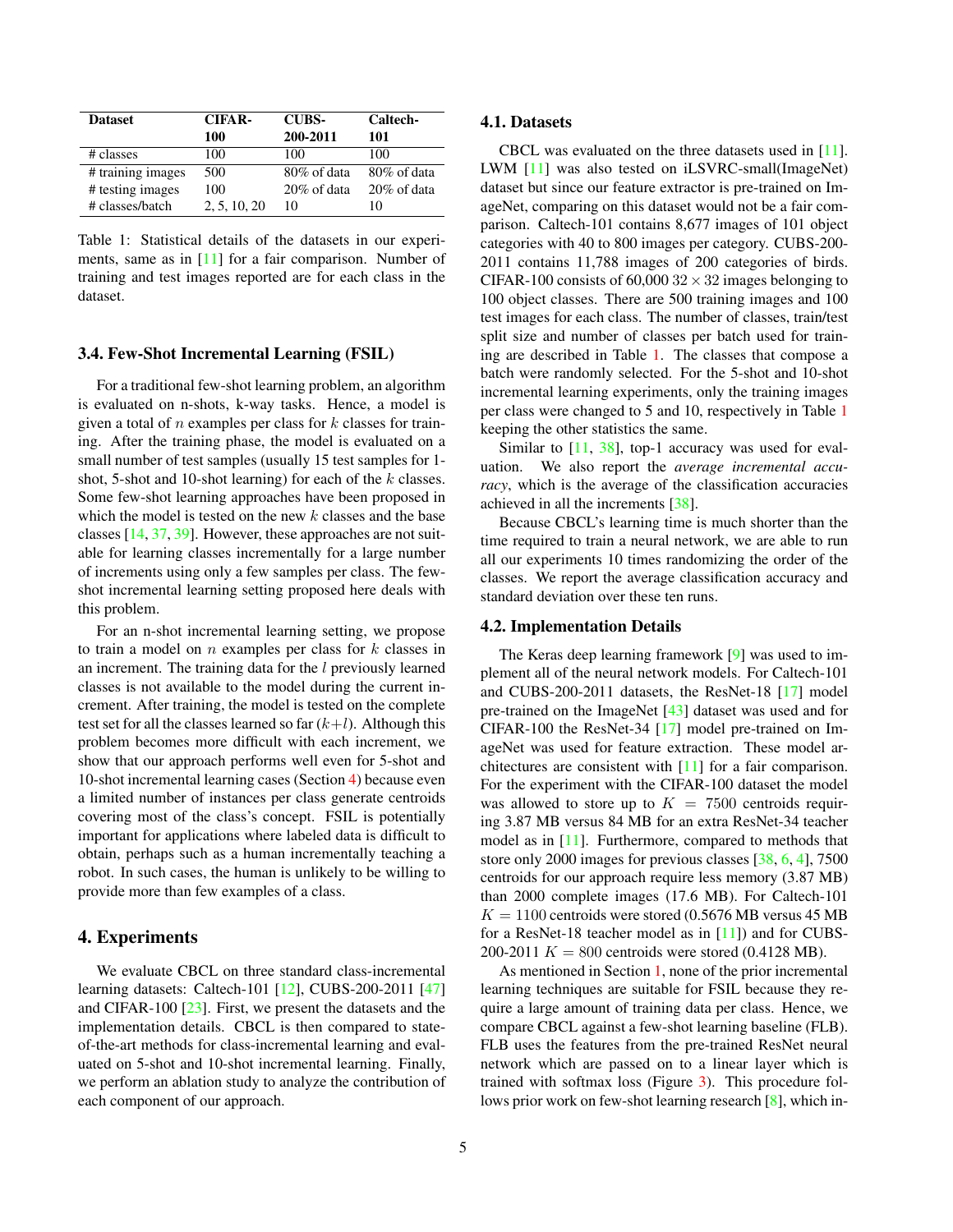

Figure 2: Average and standard deviation of classification accuracies (%) on CIFAR-100 dataset with (a) 2, (b) 5, (c) 10, (d) 20 classes per increment with 10 executions. Average incremental accuracies are shown in parenthesis. (For other methods, results are reported from the respective papers and different papers reported results on different increment settings. Best viewed in color)



Figure 3: Few-shot Learning Baseline (FLB) architecture

dicates that FLB is better than many other few-shot learning techniques that use a deeper backbone, such as ResNet-18 or ResNet-34. Since FLB is not suitable for few-shot incremental learning, we train the final linear layer of FLB with softmax loss using the complete training set of all the new and old class data in each increment. In other words, FLB does not learn incrementally. FLB was trained for 25 epochs in each increment using a fixed learning rate of 0.001 and cross-entropy loss with minibatches of size 8 optimized using stochastic gradient descent.

For CBCL, for each batch of new classes, the hyperparameters  $D$  (distance threshold) and  $n$  (number of closest centroids used for classification) are tuned using crossvalidation. We only use the previously learned centroids and the training data of the new classes for hyper-parameter tuning.

#### 4.3. Results on CIFAR-100 Dataset

On CIFAR-100 dataset, our method is compared to seven different methods: *finetuning* (FT), LWM [11], LWF-MC [38], iCaRL [38], EEIL [6], BiC [48] and Fear-Net  $[21]$ <sup>1</sup>. FT simply uses the network trained on previous classes and adapts it to the new incoming classes. LWM extends LWF [26] and uses attention distillation loss for class-incremental learning. LWF-MC uses distillation loss during the training phase. iCaRL also uses the distillation loss for representation learning but stores exemplars of previous classes and uses the NCM classifier for classification. EEIL improves iCaRL by offering an end-to-end learning approach which also uses the distillation loss and keeps exemplars from the old classes. BiC also uses the exemplars

|             |        | <b>Classes per increment</b> |      |      |      |
|-------------|--------|------------------------------|------|------|------|
| Methods     | k-Shot | 2                            | 5    | 10   | 20   |
| FL B        |        | 41.1                         | 39.9 | 41.3 | 44.4 |
| <b>CBCL</b> |        | 56.9                         | 55.6 | 54.7 | 53.8 |
| FLB         | 10     | 53.5                         | 52.4 | 55.1 | 55.6 |
| <b>CBCL</b> | 10     | 61.9                         | 61.4 | 61.3 | 60.7 |

Table 2: Comparison of CBCL with FLB on 5-shot and 10 shot incremental learning settings in terms of average incremental accuracy  $(\%)$  on CIFAR-100 dataset with 2, 5, 10 and 20 classes per increment.

from the old classes and adds a bias correction layer after the fully connected layer of the ResNet to correct for the bias towards the new classes. We also compare the classification accuracy after learning all the classes to an upper bound (68.6%) consisting of ResNet34 trained on the entire CIFAR-100 dataset in one batch.

Figure 2 compares CBCL to first six out of the seven methods mentioned above with 2, 5, 10 and 20 classes per increment. Even though a fair comparison of CBCL is only possible with FT, LWF-MC and LWM, since they are the only approaches that do not require storing the exemplars of the old classes, it outperforms all six methods on all increment settings. The difference in classification accuracy between CBCL and these other methods increases as the number of classes learned increases. Moreover, for smaller increments the difference in accuracy is larger. Unlike other methods, CBCL's performance remains the same regardless of the number of classes in each increment (final accuracy after 100 classes for all increments is 60%).

Table 2 compares CBCL with FLB for 5-shot and 10 shot incremental learning in terms of average incremental accuracy. CBCL beats FLB on both 5-shot and 10-shot incremental learning for all four incremental settings with significant margins. It should be noted that FLB uses the training set of all the old and new classes in each increment while CBCL uses the training set of new classes only. Fur-

<sup>&</sup>lt;sup>1</sup>Comparison with FearNet is in Supplementary File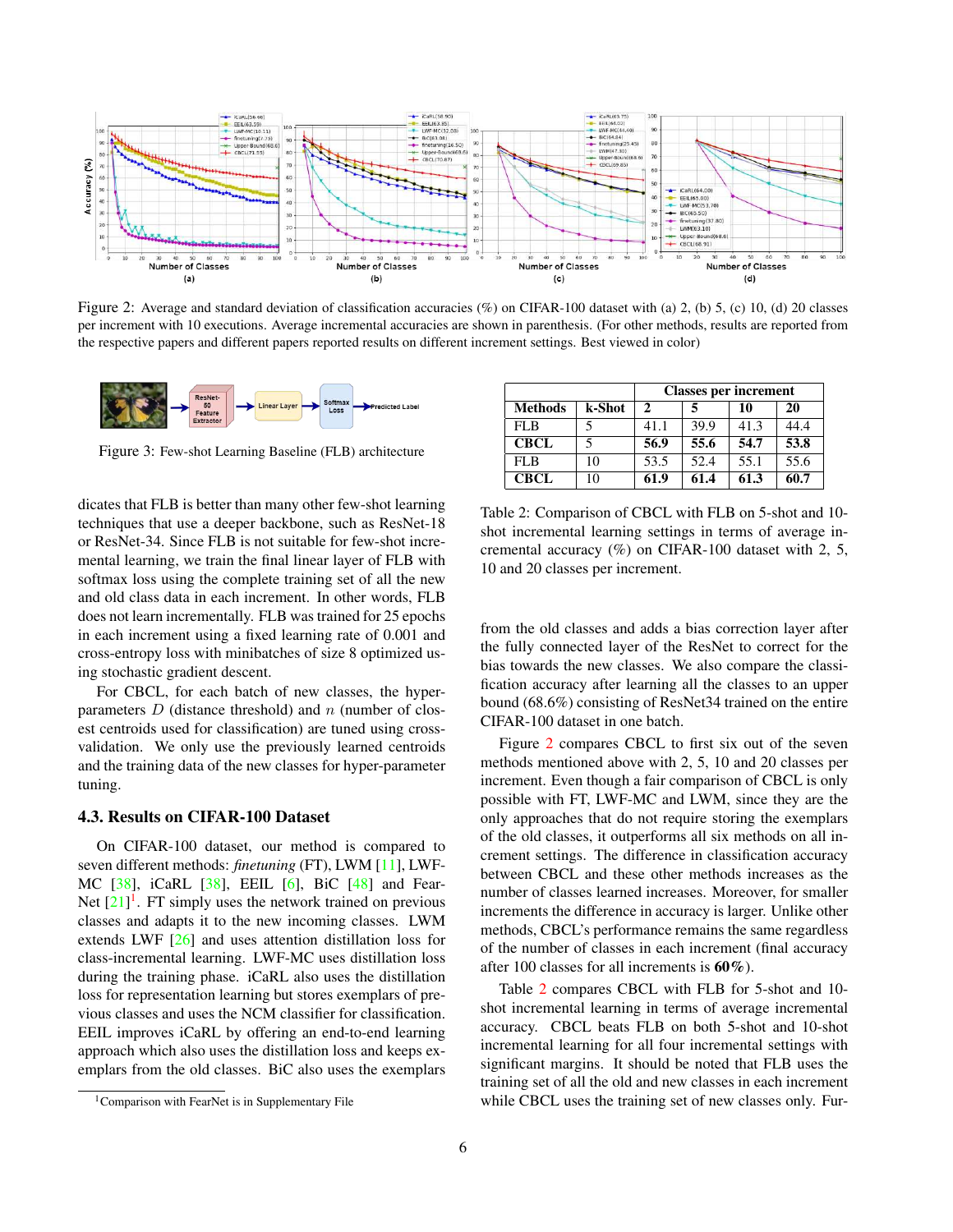| # Classes   | FT    | <b>LWM</b> | <b>CBCL</b> (Ours) |
|-------------|-------|------------|--------------------|
| $10$ (base) | 97.78 | 97.78      | $97.75 \pm 1.23$   |
| 20          | 59.55 | 75.34      | $95.42 \pm 2.00$   |
| 30          | 52.65 | 71.78      | $92.58 \pm 2.08$   |
| 40          | 44.51 | 67.49      | $91.40 \pm 1.77$   |
| 50          | 35.52 | 59.79      | $90.23 \pm 1.45$   |
| 60          | 31.18 | 56.62      | $89.34 + 1.57$     |
| 70          | 32.99 | 54.62      | $88.37 + 1.57$     |
| 80          | 27.45 | 48.71      | $87.57 \pm 1.07$   |
| 90          | 28.55 | 46.21      | $86.99 \pm 0.95$   |
| 100         | 28.26 | 48.42      | $86.44 \pm 0.70$   |

Table 3: Comparison with FT and LWM [11] on Caltech-101 dataset in terms of classification accuracy (%) with 10 classes per increment. Average and standard deviation of classification accuracies per increment are reported

ther, the difference in accuracy between CBCL and FLB is higher when using 5 examples per class. Also, the difference is higher when using smaller number of classes per increment. This may suggest that CBCL is best suited for incremental learning situations when data is scarce.

Comparing the average incremental accuracies of the other six methods (Figure 2), which use the complete training set per class, even with only 5 or 10 training examples per class CBCL outperforms other methods that do not store class data (FT, LWF-MC, LWM) and is only slightly inferior to methods that do store old class data (2, 5, 10 classes per increment). For 20 classes per increment, CBCL is slightly inferior to the other methods when using 5 and 10 examples per class. For further comparison, when ResNet-34 was trained on 5-shot and 10-shot settings in a single batch it yielded only 8.22% and 12.15% accuracies, respectively. These results clearly show that CBCL offers excellent performance on few-shot incremental learning for object classification.

#### 4.4. Results on Caltech-101 Dataset

For the Caltech-101 dataset CBCL was compared to *finetuning* (FT) and LWM [11] with learning increments of 10 classes per batch (Table 3). FT and LWM were introduced in Subsection 4.3. CBCL outperforms FT and LWM by a significant margin. The difference between CBCL and LWM and FT continues to increase as more classes are learned. FT performs the worst with a classification accuracy after 100 classes that is about one fourth of the base accuracy (decreases by 69.52%). LWM is an improvement compared to FT. Nevertheless, the accuracy after 100 classes is almost the half of the base accuracy (decreases by 49.36%). For CBCL the decrease in accuracy is only 11.31% after incrementally learning 100 classes. The average incremental accuracies for FT, LWM, CBCL, CBCL on 5-shot incremental learning and CBCL on 10-shot in-

| # Classes   | FT    | <b>LWM</b> | <b>CBCL</b> (Ours) |
|-------------|-------|------------|--------------------|
| $10$ (base) | 99.17 | 99.17      | $92.83 \pm 1.78$   |
| 20          | 57.92 | 78.75      | $84.22 \pm 1.62$   |
| 30          | 41.11 | 70.83      | $74.55 \pm 3.06$   |
| 40          | 35.42 | 58.54      | $70.73 + 3.26$     |
| 50          | 32.33 | 53.67      | $66.06 \pm 3.32$   |
| 60          | 29.03 | 47.92      | $62.26 + 2.79$     |
| 70          | 22.14 | 43.79      | $59.58 \pm 2.54$   |
| 80          | 22.27 | 43.83      | $57.44 \pm 2.58$   |
| 90          | 20.52 | 39.85      | $56.37 \pm 2.28$   |
| 100         | 17.4  | 34.52      | $54.75 \pm 2.66$   |

Table 4: Comparison with FT and LWM [11] on CUBS-200-2011 dataset in terms of classification accuracy (%) with 10 classes per increment. Average and standard deviation of classification accuracies per increment are reported

cremental learning are 43.84%, 62.67%, 90.61%, 87.70% and 89.92%, respectively. Hence, CBCL improves accuracy over the current best method (LWM) by a margin of 27.94% in terms of average incremental accuracy when the complete training set is used. Even for the 5-shot and 10-shot incremental learning, CBCL outperforms LWM by margins of 25.03% and 27.25%, respectively.

We also compare CBCL for 5-shot and 10-shot incremental learning against FLB trained on all the classes data in each increment (batch learning). FLB achieves 72.48% and 83.81% average incremental accuracies for 5-shot and 10-shot incremental learning settings, respectively, which are significantly inferior  $(15.22\%$  and  $6.11\%)$  to CBCL. These results are in accordance with CIFAR-100 results.

### 4.5. Results on CUBS-200-2011 Dataset

For the CUBS-200-2011 dataset we again compare our approach to FT and LWM with learning increments of 10 classes per batch (Table 4). The classification accuracy of CBCL is greater than FT and LWM after the 10 classes (base). As the learning increments increase the performance margin also increases. The accuracy of FT decreases by 81.77% after 10 increments and LWM's accuracy decreases by 64.65%. The decrease in classification accuracy of CBCL after 10 increments is 38.0% lower than both of these approaches. The average incremental accuracies for FT, LWM, CBCL, CBCL for 5-Shot incremental learning and CBCL for 10-shot incremental learning are 37.7%, 57.0%, 67.8%, 56.2% and 63.8% respectively. CBCL is an improvement over LWM by a 10.7% margin in terms of average incremental accuracy. Furthermore, even for 10-shot incremental learning setting CBCL improves over LWM and it is slightly below LWM for 5-shot incremental learning.

Similar to CIFAR-100 and Caltech-101, we compare CBCL on 5-shot and 10-shot incremental learning against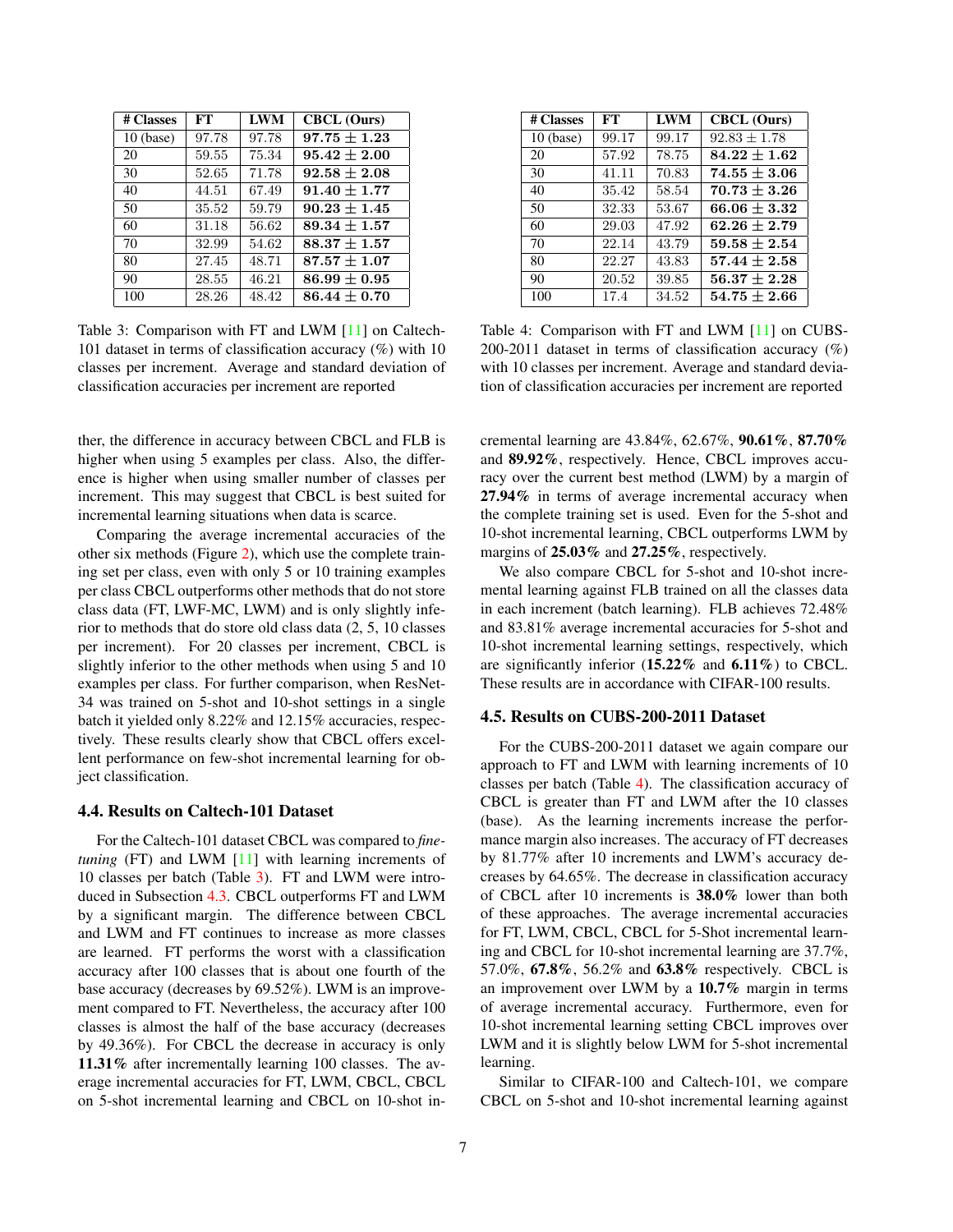FLB trained on all the classes data in each increment (batch learning). FLB achieves 37.48% and 55.00% average incremental accuracies for 5-shot and 10-shot incremental learning settings, respectively, which are inferior (18.68% and 8.8%) to CBCL. These results are in accordance with CIFAR-100 and Caltech-101 FSIL results.

#### 4.6. Ablation Study

We performed an ablation study to examine the contribution of each component in our approach to the overall system's accuracy. This set of experiments was performed on CIFAR-100 dataset with increments of 10 classes and memory budget of  $K = 7500$  centroids using all the training data per class. We report average incremental accuracy for these experiments.

This ablation study investigates the effect of the following components: feature extractor, clustering approach, number of centroids used for classification, and the impact of centroid reduction. Hybrid versions of CBCL are created to ablate each of these different components. Hybrid-1 termed *VGG-16* uses a VGG-16 pre-trained on ImageNet as a feature extractor. Hybrid-2 termed *Trad-Agg* uses traditional agglomerative clustering and hybrid-3 termed *Kmeans* uses k-means clustering to generate centroids for all the image classes. Hybrid-4 termed *Single-Centroid-Pred* uses only a single closest centroid for classification (same as NCM classifier). Hybrid-5 termed *Remove-Centroids* simply removes the extra centroids when the memory limit is reached rather than using the proposed centroid reduction technique. Lastly, hybrid-6 termed *NCM* uses an NCM classifier with the ImageNet pre-trained feature extractor. Except for the changed component, all the other components in the hybrid approaches are the same as CBCL.

Table 5 shows the results for the ablation study. All of the hybrid methods are less accurate than the complete CBCL algorithm. *VGG-16* hybrid achieve slightly lower accuracy than CBCL with ResNet-34, depicting the robustness of our method against the choice of the feature extractor. *Trad-Agg* and *K-means* achieve similar average incremental accuracy but is significantly inferior when compared to CBCL. This difference in accuracy reflects the effectiveness of the *Agg-Var* clustering algorithm for object-centric image classification. *Single-Centroid-Pred* achieves slightly lower accuracy than CBCL, illustrating that the accuracy gain resulting from using multiple centroids for classification is about 1.15%. Finally, the *Remove-Centroid* hybrid's accuracy is the closest to CBCL's. This small difference may reflect the fact that the memory budget is large enough such that the algorithm does not need to reduce centroids until the last increment. Hence, only in the last increment is there a slight change, which does not effect the average incremental accuracy for all 10 increments by a significant margin. The effectiveness of our centroid reduction technique is more

| <b>Methods</b>       | Accuracy $(\% )$ |
|----------------------|------------------|
| $VGG-16$             | 68.5             |
| Trad-Agg             | 59.2             |
| K-means              | 60.0             |
| Single-Centroid-Pred | 68.7             |
| Remove-Centroids     | 69.0             |
| <b>NCM</b>           | 58.25            |
| <b>CBCL</b>          | 69.85            |

Table 5: Effect on *average incremental accuracy* by switching off each component separately in CBCL. All of the hybrids show lower performance than CBCL demonstrating each of their contribution to get the best results using CBCL

apparent when using smaller memory budgets. For example, for K=3000 centroids limit the average incremental accuracies for CBCL and *Remove-Centroids* are 67.5% and 64.0%, respectively, depicting the effectiveness of our proposed centroid reduction technique. Lastly, for NCM, we again see a drastic decrease in accuracy because this hybrid uses a single centroid to represent each class. This ablation study clearly indicates that the most important component of CBCL is the cognitively-inspired *Agg-Var* clustering approach, based upon drastic decrease in performance for *Trad-Agg*, *K-means* and *NCM* hybrids. Note that the average incremental accuracy for all the other hybrids (*ResNet-18*, *VGG-16*, *Single-Centroid-Pred* and *Remove-Centroids*) is also higher than the state-of-the-art methods.

## 5. Conclusion

In this paper we have proposed a novel cognitivelyinspired approach (CBCL) for class-incremental learning which does not store previous class data. The centroidbased representation of different classes not only produces the state-of-the-art results but also opens up novel avenues of future research, like few-shot incremental learning. Although CBCL offers superior accuracy to other incremental learners, its accuracy is still lower than single batch learning on the entire training set. Future versions of CBCL will seek to match the accuracy of single batch learning. Although, for FSIL CBCL beats the batch learning baseline.

CBCL contributes methods that may one day allow for real-world incremental learning from a human to an artificial system. Few-shot incremental learning, in particular, holds promise as a method by which humans could conceivably teach robots about important task-related objects. Our upcoming work will focus on this problem.

## Acknowledgments

This work was supported by Air Force Office of Scientific Research contract FA9550-17-1-0017.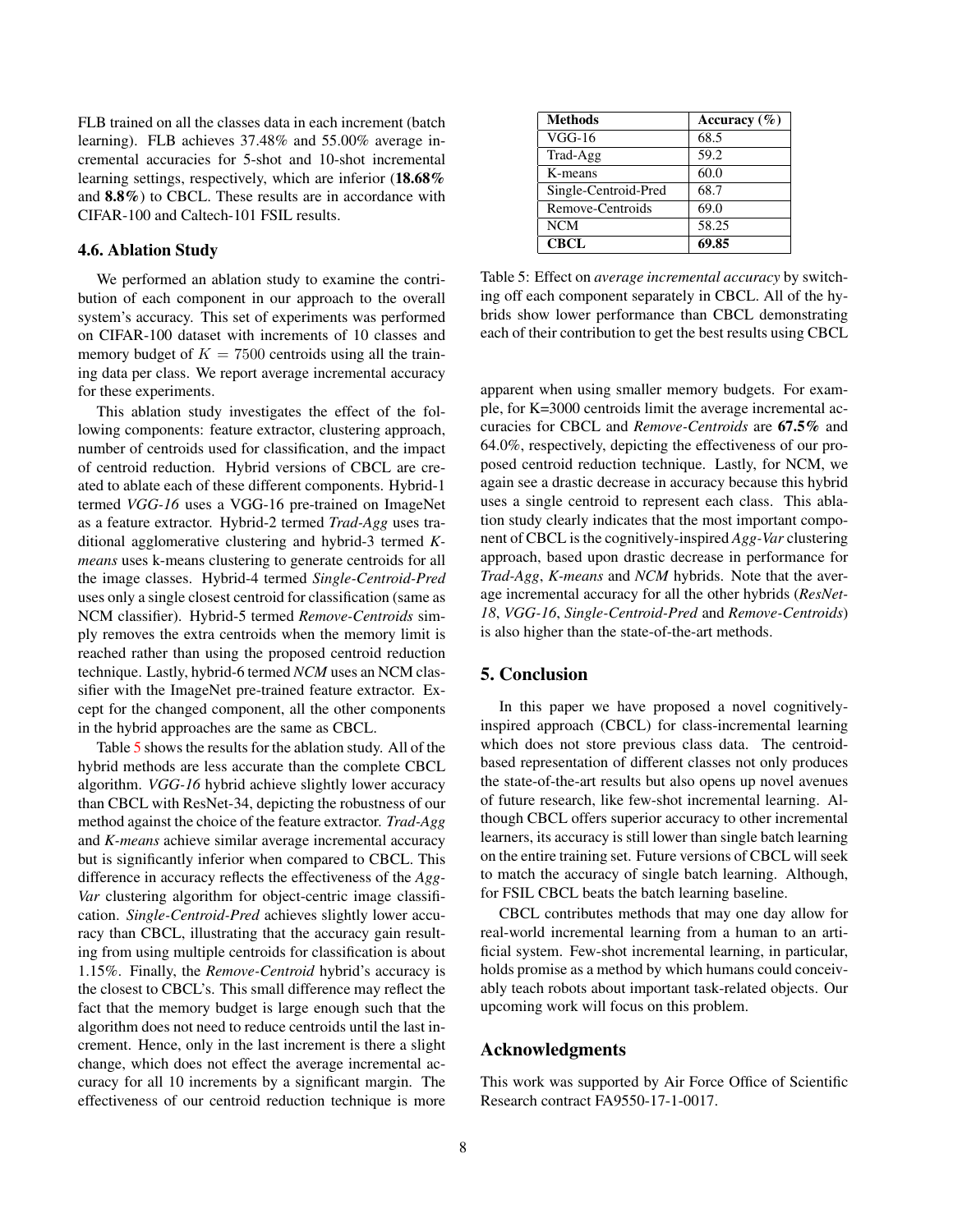## References

- [1] Rahaf Aljundi, Francesca Babiloni, Mohamed Elhoseiny, Marcus Rohrbach, and Tinne Tuytelaars. Memory aware synapses: Learning what (not) to forget. In *The European Conference on Computer Vision (ECCV)*, September 2018. 2
- [2] Bernard Ans, Stéphane Rousset, Robert M. French, and Serban Musca. Self-refreshing memory in artificial neural networks: learning temporal sequences without catastrophic forgetting. *Connection Science*, 16(2):71–99, 2004. 2
- [3] Ali Ayub and Alan Wagner. CBCL: Brain inspired model for RGB-D indoor scene classification. *arXiv:1911.00155*, 2019. 2, 3
- [4] Eden Belouadah and Adrian Popescu. Deesil: Deep-shallow incremental learning. In *The European Conference on Computer Vision (ECCV) Workshops*, September 2018. 3, 5
- [5] Y. Bengio, A. Courville, and P. Vincent. Representation learning: A review and new perspectives. *IEEE Transactions on Pattern Analysis and Machine Intelligence*, 35(8):1798– 1828, Aug 2013. 2
- [6] Francisco M. Castro, Manuel J. Marin-Jimenez, Nicolas Guil, Cordelia Schmid, and Karteek Alahari. End-to-end incremental learning. In *The European Conference on Computer Vision (ECCV)*, September 2018. 1, 2, 3, 5, 6
- [7] Arslan Chaudhry, Puneet K. Dokania, Thalaiyasingam Ajanthan, and Philip H. S. Torr. Riemannian walk for incremental learning: Understanding forgetting and intransigence. In *The European Conference on Computer Vision (ECCV)*, September 2018. 1, 2
- [8] Wei-Yu Chen, Yen-Cheng Liu, Zsolt Kira, Yu-Chiang Frank Wang, and Jia-Bin Huang. A closer look at few-shot classification. In *International Conference on Learning Representations*, 2019. 5
- [9] François Chollet et al. Keras. https://github.com/ fchollet/keras, 2015. 5
- [10] Corinna Cortes and Vladimir Vapnik. Support-vector networks. *Mach. Learn.*, 20(3):273–297, Sept. 1995. 2
- [11] Prithviraj Dhar, Rajat Vikram Singh, Kuan-Chuan Peng, Ziyan Wu, and Rama Chellappa. Learning without memorizing. In *The IEEE Conference on Computer Vision and Pattern Recognition (CVPR)*, June 2019. 1, 2, 5, 6, 7
- [12] Li Fei-Fei, R. Fergus, and P. Perona. One-shot learning of object categories. *IEEE Transactions on Pattern Analysis and Machine Intelligence*, 28(4):594–611, April 2006. 2, 5
- [13] Robert M. French. Dynamically constraining connectionist networks to produce distributed, orthogonal representations to reduce catastrophic interference. *Proceedings of the Sixteenth Annual Conference of the Cognitive Science Society*, pages 335–340, 2019. 1, 2
- [14] Spyros Gidaris and Nikos Komodakis. Dynamic few-shot visual learning without forgetting. In *The IEEE Conference on Computer Vision and Pattern Recognition (CVPR)*, June 2018. 5
- [15] Ross Girshick. Fast r-cnn. In *The IEEE International Conference on Computer Vision (ICCV)*, December 2015. 1, 2
- [16] Ian J. Goodfellow, Mehdi Mirza, Da Xiao, Aaron Courville, and Yoshua Bengio. An empirical investigation of

catastrophic forgetting in gradient-based neural networks. *arXiv:1312.6211*, 2013. 2

- [17] Kaiming He, Xiangyu Zhang, Shaoqing Ren, and Jian Sun. Deep residual learning for image recognition. In *The IEEE Conference on Computer Vision and Pattern Recognition (CVPR)*, June 2016. 1, 3, 5
- [18] Geoffrey Hinton, Oriol Vinyals, and Jeffrey Dean. Distilling the knowledge in a neural network. In *NIPS Deep Learning and Representation Learning Workshop*, 2015. 2
- [19] Saihui Hou, Xinyu Pan, Chen Change Loy, Zilei Wang, and Dahua Lin. Learning a unified classifier incrementally via rebalancing. In *The IEEE Conference on Computer Vision and Pattern Recognition (CVPR)*, June 2019. 1, 2
- [20] Anil K Jain, M Narasimha Murty, and Patrick J Flynn. Data clustering: a review. *ACM computing surveys (CSUR)*, 31(3):264–323, 1999. 4
- [21] Ronald Kemker and Christopher Kanan. Fearnet: Braininspired model for incremental learning. In *International Conference on Learning Representations*, 2018. 3, 6
- [22] James Kirkpatrick, Razvan Pascanu, Neil C. Rabinowitz, Joel Veness, Guillaume Desjardins, Andrei A. Rusu, Kieran Milan, John Quan, Tiago Ramalho, Agnieszka Grabska-Barwinska, Demis Hassabis, Claudia Clopath, Dharshan Kumaran, and Raia Hadsell. Overcoming catastrophic forgetting in neural networks. *Proceedings of the National Academy of Sciences of the United States of America*, 114(13):3521–3526, 2017. 1, 2
- [23] Alex Krizhevsky. Learning multiple layers of features from tiny images, 2009. Technical report, University of Toronto. 2, 5
- [24] I. Kuzborskij, F. Orabona, and B. Caputo. From n to n+1: Multiclass transfer incremental learning. In *2013 IEEE Conference on Computer Vision and Pattern Recognition*, pages 3358–3365, June 2013. 2
- [25] Sang-Woo Lee, Jin-Hwa Kim, Jaehyun Jun, Jung-Woo Ha, and Byoung-Tak Zhang. Overcoming catastrophic forgetting by incremental moment matching. In I. Guyon, U. V. Luxburg, S. Bengio, H. Wallach, R. Fergus, S. Vishwanathan, and R. Garnett, editors, *Advances in Neural Information Processing Systems 30*, pages 4652–4662. Curran Associates, Inc., 2017. 2
- [26] Z. Li and D. Hoiem. Learning without forgetting. *IEEE Transactions on Pattern Analysis and Machine Intelligence*, 40(12):2935–2947, Dec 2018. 2, 6
- [27] Jonathan Long, Evan Shelhamer, and Trevor Darrell. Fully convolutional networks for semantic segmentation. In *The IEEE Conference on Computer Vision and Pattern Recognition (CVPR)*, June 2015. 1, 2
- [28] David G. Lowe. Distinctive image features from scaleinvariant keypoints. *Int. J. Comput. Vision*, 60(2):91–110, Nov. 2004. 2
- [29] Michael L. Mack, Bradley C. Love, and Alison R. Preston. Building concepts one episode at a time: The hippocampus and concept formation. *Neuroscience Letters*, 680:31–38, 2018. 1, 3
- [30] Michael Mccloskey and Neil J. Cohen. Catastrophic interference in connectionist networks: The sequential learn-